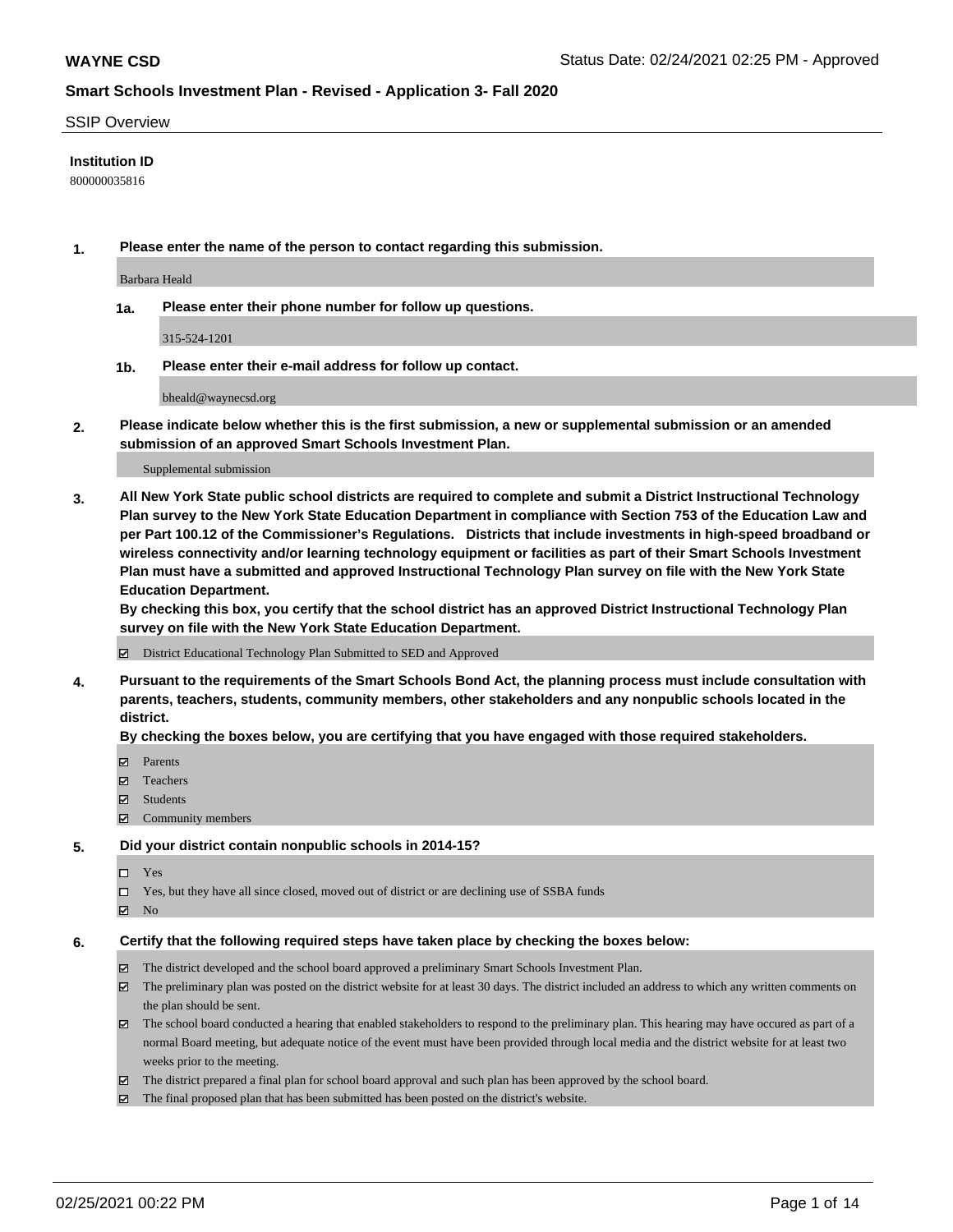SSIP Overview

**6a. Please upload the proposed Smart Schools Investment Plan (SSIP) that was posted on the district's website, along with any supporting materials. Note that this should be different than your recently submitted Educational Technology Survey. The Final SSIP, as approved by the School Board, should also be posted on the website and remain there during the course of the projects contained therein.**

Smart School Bond Act Presentation.pdf Technology Plan approved 2018-2021.pdf 2018-21 Wayne CSD Strategic Plan 5.30.18.pptx

**6b. Enter the webpage address where the final Smart Schools Investment Plan is posted. The Plan should remain posted for the life of the included projects.**

https://www.waynecsd.org/apps/pages/index.jsp?uREC\_ID=377315&type=d&termREC\_ID=&pREC\_ID=702407

**7. Please enter an estimate of the total number of students and staff that will benefit from this Smart Schools Investment Plan based on the cumulative projects submitted to date.**

2,500

**8. An LEA/School District may partner with one or more other LEA/School Districts to form a consortium to pool Smart Schools Bond Act funds for a project that meets all other Smart School Bond Act requirements. Each school district participating in the consortium will need to file an approved Smart Schools Investment Plan for the project and submit a signed Memorandum of Understanding that sets forth the details of the consortium including the roles of each respective district.**

 $\Box$  The district plans to participate in a consortium to partner with other school district(s) to implement a Smart Schools project.

**9. Please enter the name and 6-digit SED Code for each LEA/School District participating in the Consortium.**

| <b>Partner LEA/District</b> | <b>ISED BEDS Code</b> |
|-----------------------------|-----------------------|
| (No Response)               | (No Response)         |

**10. Please upload a signed Memorandum of Understanding with all of the participating Consortium partners.**

(No Response)

**11. Your district's Smart Schools Bond Act Allocation is:**

\$1,433,099

**12. Final 2014-15 BEDS Enrollment to calculate Nonpublic Sharing Requirement**

|            | l Public Enrollment | Nonpublic Enrollment | 'Total Enrollment | <b>INonpublic Percentage</b> |
|------------|---------------------|----------------------|-------------------|------------------------------|
| Enrollment | 2.289               |                      | 2.289.00          | 0.00                         |

**13. This table compares each category budget total, as entered in that category's page, to the total expenditures listed in the category's expenditure table. Any discrepancies between the two must be resolved before submission.**

|                                            | Sub-Allocations | <b>Expenditure Totals</b> | Difference |
|--------------------------------------------|-----------------|---------------------------|------------|
| School Connectivity                        | 0.00            | 0.00                      | 0.00       |
| Connectivity Projects for<br>Communities   | 0.00            | 0.00                      | 0.00       |
| <b>Classroom Technology</b>                | 325,765.00      | 325,765.00                | 0.00       |
| Pre-Kindergarten Classrooms                | 0.00            | 0.00                      | 0.00       |
| Replace Transportable<br><b>Classrooms</b> | 0.00            | 0.00                      | 0.00       |
| High-Tech Security Features                | 0.00            | 0.00                      | 0.00       |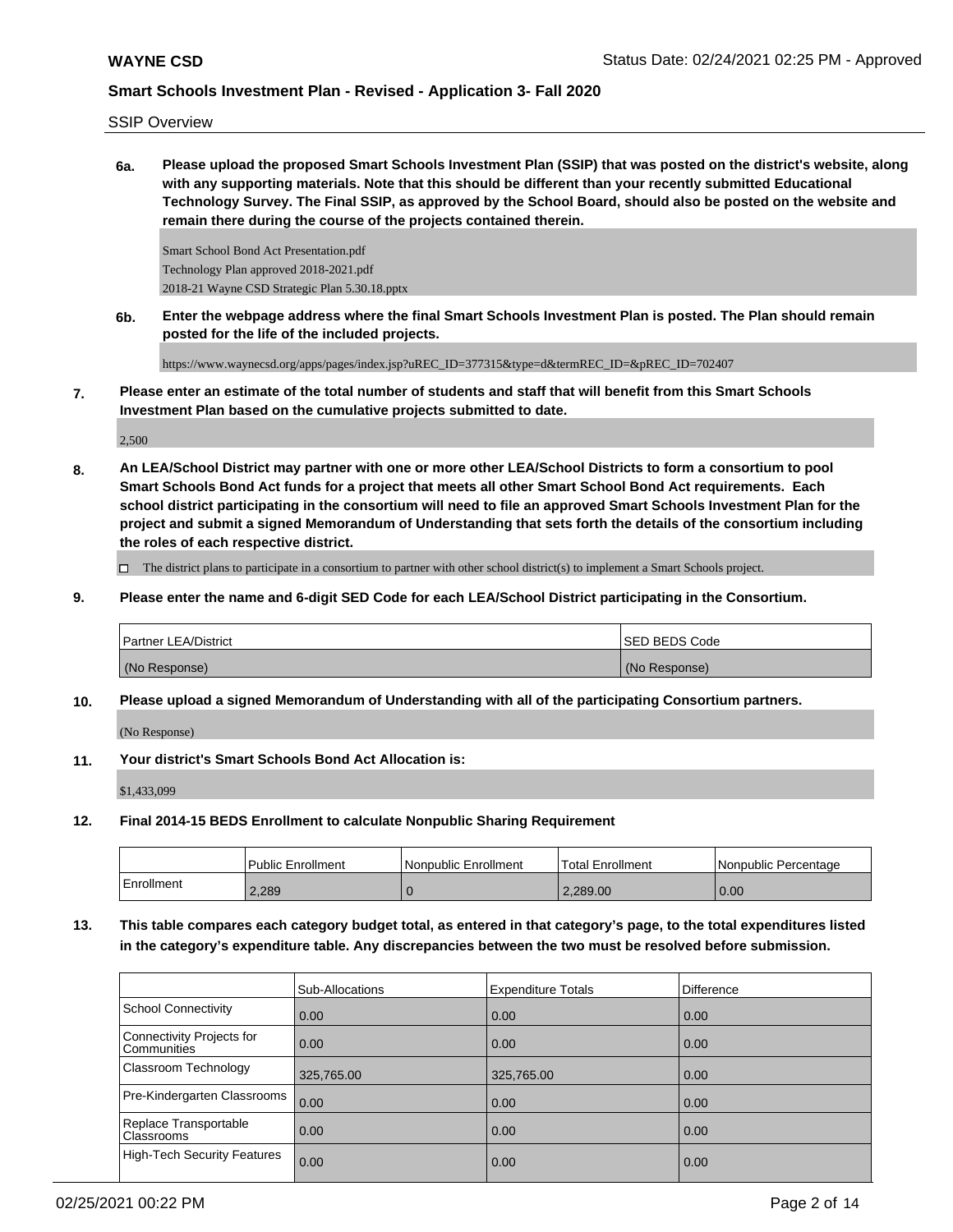SSIP Overview

|                | l Sub-Allocations | Expenditure Totals | Difference |
|----------------|-------------------|--------------------|------------|
| Nonpublic Loan | 0.00              | 0.00               | 0.00       |
| Totals:        | 325,765           | 325,765            |            |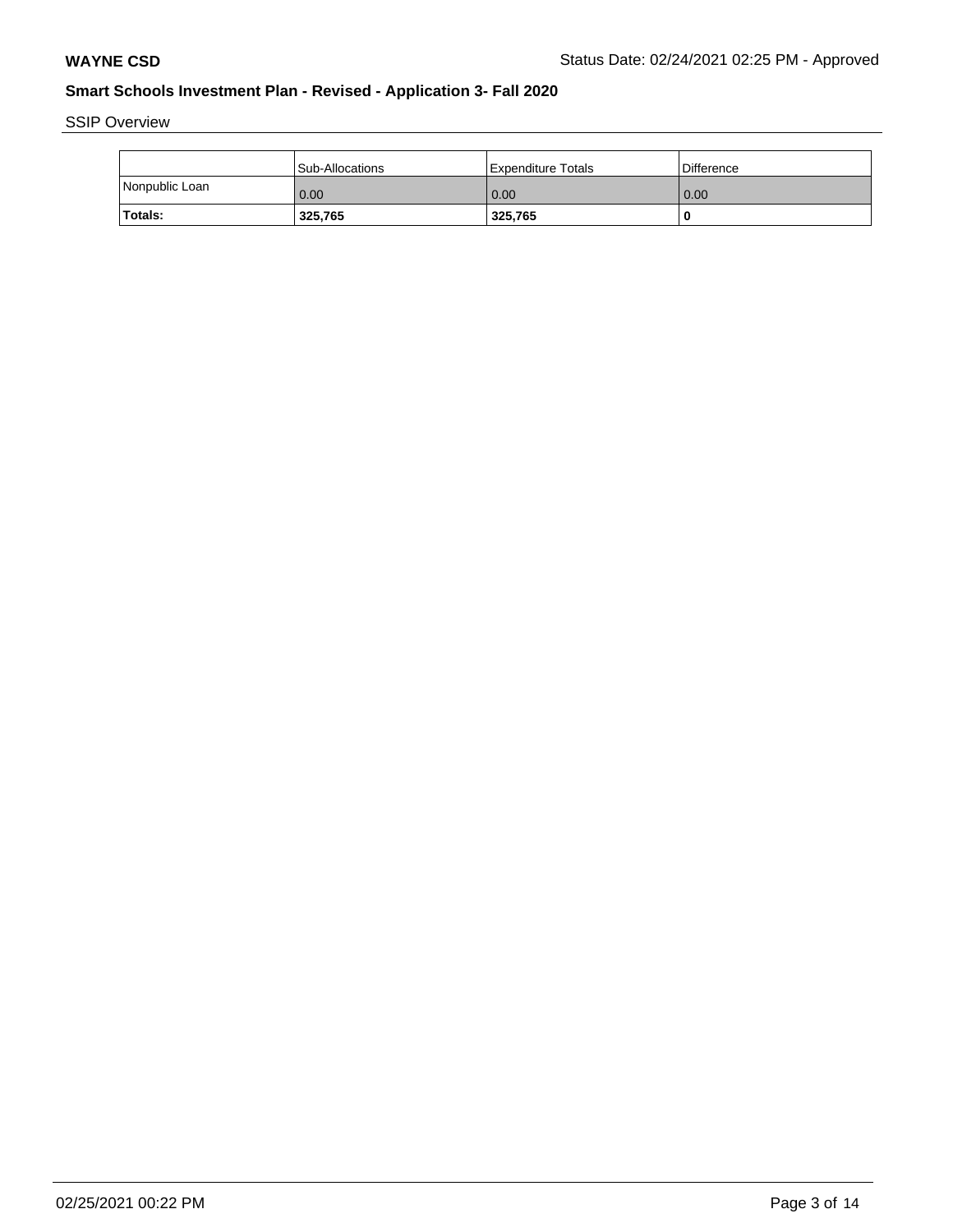School Connectivity

- **1. In order for students and faculty to receive the maximum benefit from the technology made available under the Smart Schools Bond Act, their school buildings must possess sufficient connectivity infrastructure to ensure that devices can be used during the school day. Smart Schools Investment Plans must demonstrate that:**
	- **• sufficient infrastructure that meets the Federal Communications Commission's 100 Mbps per 1,000 students standard currently exists in the buildings where new devices will be deployed, or**
	- **• is a planned use of a portion of Smart Schools Bond Act funds, or**
	- **• is under development through another funding source.**

**Smart Schools Bond Act funds used for technology infrastructure or classroom technology investments must increase the number of school buildings that meet or exceed the minimum speed standard of 100 Mbps per 1,000 students and staff within 12 months. This standard may be met on either a contracted 24/7 firm service or a "burstable" capability. If the standard is met under the burstable criteria, it must be:**

**1. Specifically codified in a service contract with a provider, and**

**2. Guaranteed to be available to all students and devices as needed, particularly during periods of high demand, such as computer-based testing (CBT) periods.**

**Please describe how your district already meets or is planning to meet this standard within 12 months of plan submission.**

(No Response)

**1a. If a district believes that it will be impossible to meet this standard within 12 months, it may apply for a waiver of this requirement, as described on the Smart Schools website. The waiver must be filed and approved by SED prior to submitting this survey.**

 $\Box$  By checking this box, you are certifying that the school district has an approved waiver of this requirement on file with the New York State Education Department.

**2. Connectivity Speed Calculator (Required). If the district currently meets the required speed, enter "Currently Met" in the last box: Expected Date When Required Speed Will be Met.**

|                  | l Number of     | Required Speed | Current Speed in | Expected Speed  | Expected Date                           |
|------------------|-----------------|----------------|------------------|-----------------|-----------------------------------------|
|                  | <b>Students</b> | In Mbps        | l Mbps           | to be Attained  | When Required                           |
|                  |                 |                |                  |                 | l Within 12 Months ISpeed Will be Met l |
| Calculated Speed | (No Response)   | 0.00           | (No Response)    | l (No Response) | l (No Response)                         |

**3. Describe how you intend to use Smart Schools Bond Act funds for high-speed broadband and/or wireless connectivity projects in school buildings.**

(No Response)

**4. Describe the linkage between the district's District Instructional Technology Plan and how the proposed projects will improve teaching and learning. (There should be a link between your response to this question and your responses to Question 1 in Section IV - NYSED Initiatives Alignment: "Explain how the district use of instructional technology will serve as a part of a comprehensive and sustained effort to support rigorous academic standards attainment and performance improvement for students."** 

**Your answer should also align with your answers to the questions in Section II - Strategic Technology Planning and the associated Action Steps in Section III - Action Plan.)**

(No Response)

**5. If the district wishes to have students and staff access the Internet from wireless devices within the school building, or in close proximity to it, it must first ensure that it has a robust Wi-Fi network in place that has sufficient bandwidth to meet user demand.**

**Please describe how you have quantified this demand and how you plan to meet this demand.**

(No Response)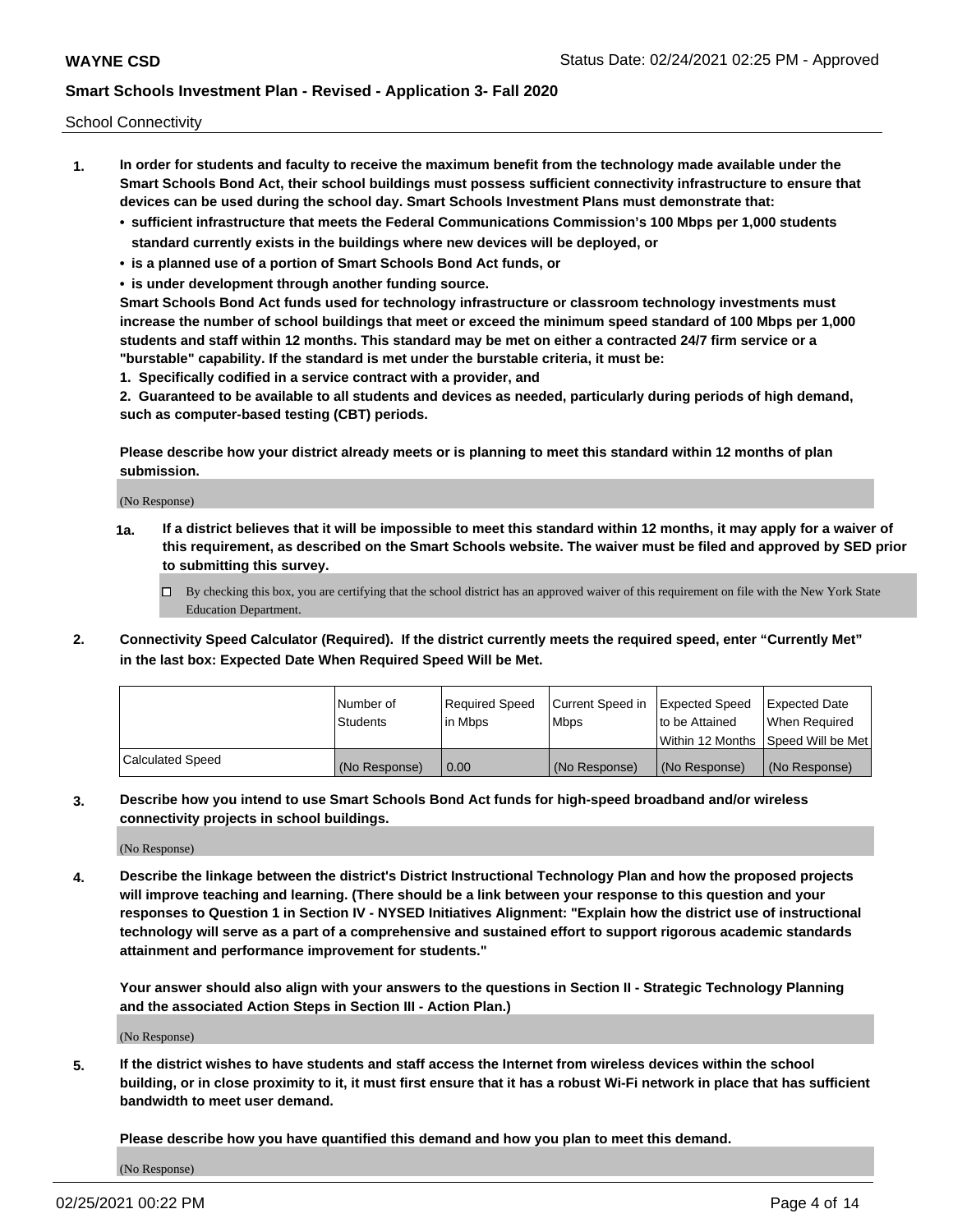School Connectivity

**6. Smart Schools plans with any expenditures in the School Connectivity category require a project number from the Office of Facilities Planning. Districts must submit an SSBA LOI and receive project numbers prior to submitting the SSIP. As indicated on the LOI, some projects may be eligible for a streamlined review and will not require a building permit.**

**Please indicate on a separate row each project number given to you by the Office of Facilities Planning.**

| Project Number |  |
|----------------|--|
| (No Response)  |  |

**7. Certain high-tech security and connectivity infrastructure projects may be eligible for an expedited review process as determined by the Office of Facilities Planning.**

#### **Was your project deemed eligible for streamlined review?**

(No Response)

### **8. Include the name and license number of the architect or engineer of record.**

| Name          | License Number |
|---------------|----------------|
| (No Response) | (No Response)  |

#### **9. Public Expenditures – Loanable (Counts toward the nonpublic loan calculation)**

| Select the allowable expenditure type.<br>Repeat to add another item under each type. | <b>PUBLIC</b> Items to be<br>l Purchased | Quantity         | l Cost Per Item  | <b>Total Cost</b> |
|---------------------------------------------------------------------------------------|------------------------------------------|------------------|------------------|-------------------|
| (No Response)                                                                         | (No Response)                            | (No<br>Response) | (No<br>Response) | 0.00              |
|                                                                                       |                                          | 0                | 0.00             |                   |

### **10. Public Expenditures – Non-Loanable (Does not count toward nonpublic loan calculation)**

| Select the allowable expenditure<br>type.<br>Repeat to add another item under<br>each type. | <b>PUBLIC</b> Items to be purchased | Quantity      | Cost per Item | <b>Total Cost</b> |
|---------------------------------------------------------------------------------------------|-------------------------------------|---------------|---------------|-------------------|
| (No Response)                                                                               | (No Response)                       | (No Response) | (No Response) | 0.00              |
|                                                                                             |                                     |               | 0.00          |                   |

#### **11. Final 2014-15 BEDS Enrollment to calculate Nonpublic Sharing Requirement (no changes allowed.)**

|            | Public Enrollment | <b>Nonpublic Enrollment</b> | Total Enrollment | l Nonpublic Percentage |
|------------|-------------------|-----------------------------|------------------|------------------------|
| Enrollment | 2.289             |                             | 2.289.00         | 0.00                   |

#### **12. Total Public Budget - Loanable (Counts toward the nonpublic loan calculation)**

|                                               | Public Allocations | <b>Estimated Nonpublic Loan</b><br>Amount | Estimated Total Sub-Allocations |
|-----------------------------------------------|--------------------|-------------------------------------------|---------------------------------|
| Network/Access Costs                          | (No Response)      | 0.00                                      | 0.00                            |
| School Internal Connections and<br>Components | (No Response)      | 0.00                                      | 0.00                            |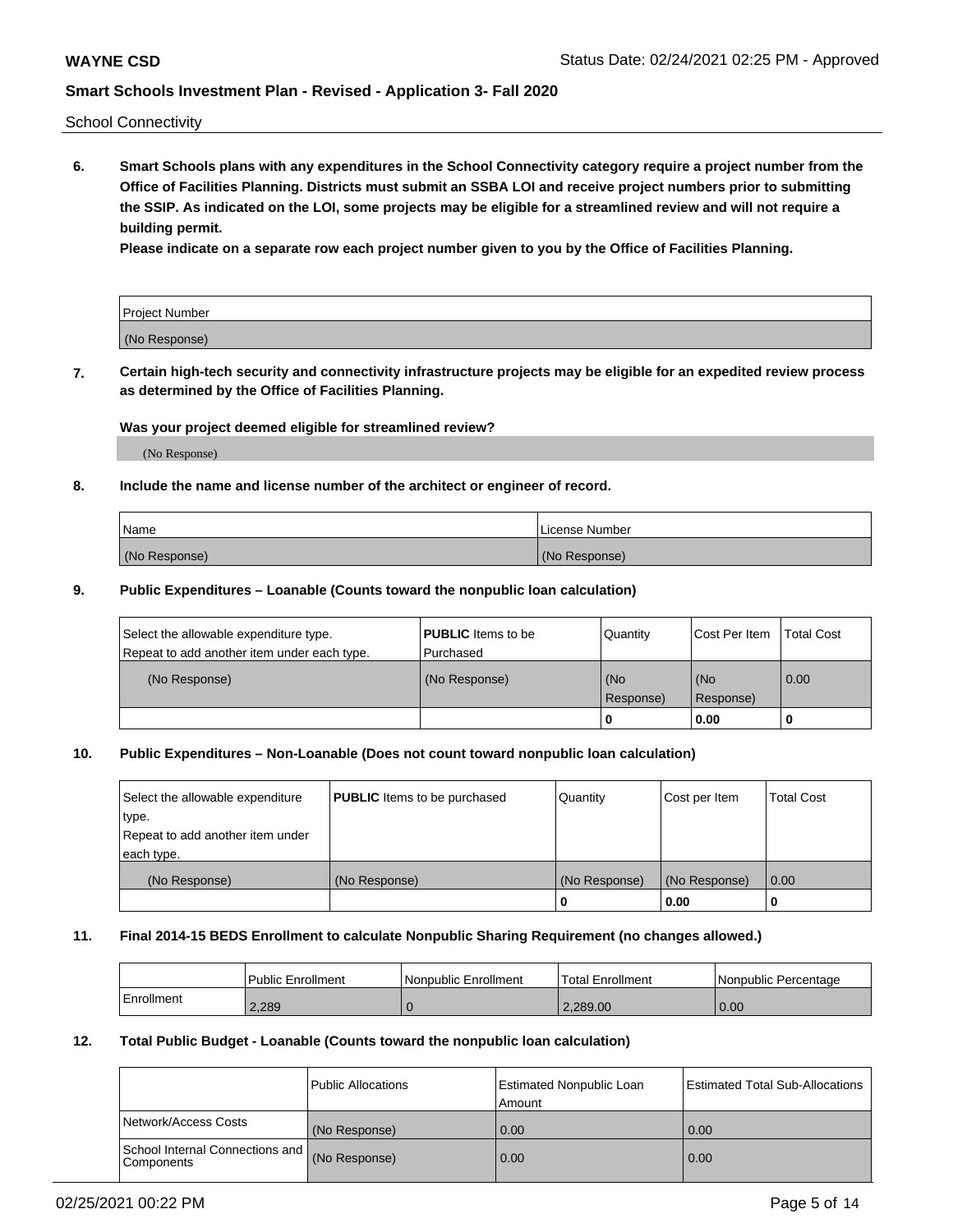School Connectivity

|         | Public Allocations | <b>Estimated Nonpublic Loan</b><br>l Amount | <b>Estimated Total Sub-Allocations</b> |
|---------|--------------------|---------------------------------------------|----------------------------------------|
| l Other | (No Response)      | 0.00                                        | 0.00                                   |
| Totals: | 0.00               | 0                                           |                                        |

# **13. Total Public Budget – Non-Loanable (Does not count toward the nonpublic loan calculation)**

| Sub-<br>Allocation |
|--------------------|
| (No Response)      |
| (No Response)      |
| (No Response)      |
| (No Response)      |
| (No Response)      |
| (No Response)      |
| (No Response)      |
| 0.00               |
|                    |

# **14. School Connectivity Totals**

|                          | Total Sub-Allocations |
|--------------------------|-----------------------|
| Total Loanable Items     | 0.00                  |
| Total Non-Ioanable Items | 0.00                  |
| Totals:                  | 0                     |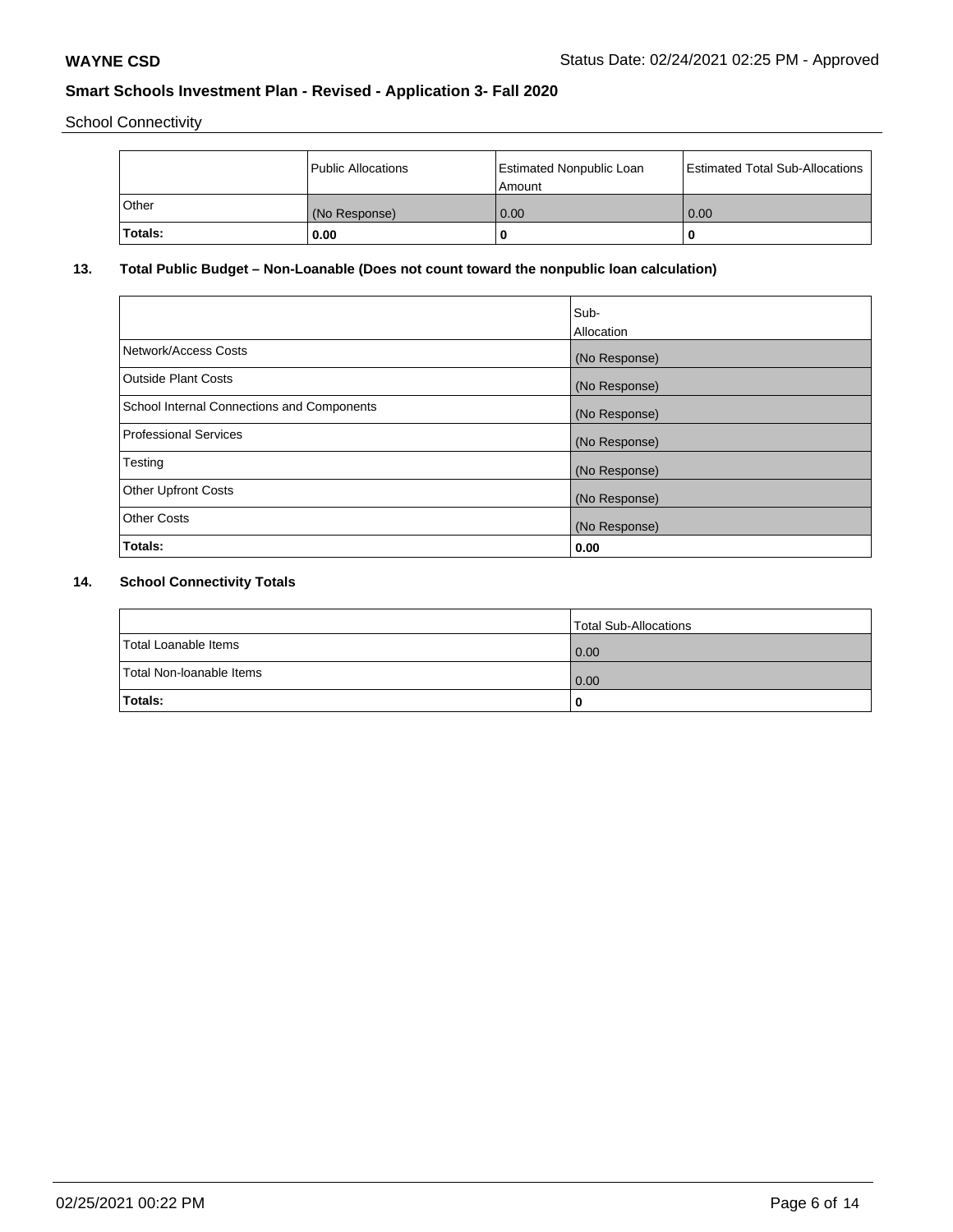Community Connectivity (Broadband and Wireless)

**1. Describe how you intend to use Smart Schools Bond Act funds for high-speed broadband and/or wireless connectivity projects in the community.**

(No Response)

**2. Please describe how the proposed project(s) will promote student achievement and increase student and/or staff access to the Internet in a manner that enhances student learning and/or instruction outside of the school day and/or school building.**

(No Response)

**3. Community connectivity projects must comply with all the necessary local building codes and regulations (building and related permits are not required prior to plan submission).**

 $\Box$  I certify that we will comply with all the necessary local building codes and regulations.

**4. Please describe the physical location of the proposed investment.**

(No Response)

**5. Please provide the initial list of partners participating in the Community Connectivity Broadband Project, along with their Federal Tax Identification (Employer Identification) number.**

| <b>Project Partners</b> | l Federal ID # |
|-------------------------|----------------|
| (No Response)           | (No Response)  |

**6. Please detail the type, quantity, per unit cost and total cost of the eligible items under each sub-category.**

| Select the allowable expenditure | Item to be purchased | Quantity      | Cost per Item | <b>Total Cost</b> |
|----------------------------------|----------------------|---------------|---------------|-------------------|
| type.                            |                      |               |               |                   |
| Repeat to add another item under |                      |               |               |                   |
| each type.                       |                      |               |               |                   |
| (No Response)                    | (No Response)        | (No Response) | (No Response) | 0.00              |
|                                  |                      | o             | 0.00          |                   |

**7. If you are submitting an allocation for Community Connectivity, complete this table.**

**Note that the calculated Total at the bottom of the table must equal the Total allocation for this category that you entered in the SSIP Overview overall budget.**

|                                    | Sub-Allocation |
|------------------------------------|----------------|
| Network/Access Costs               | (No Response)  |
| Outside Plant Costs                | (No Response)  |
| <b>Tower Costs</b>                 | (No Response)  |
| <b>Customer Premises Equipment</b> | (No Response)  |
| <b>Professional Services</b>       | (No Response)  |
| Testing                            | (No Response)  |
| <b>Other Upfront Costs</b>         | (No Response)  |
| <b>Other Costs</b>                 | (No Response)  |
| Totals:                            | 0.00           |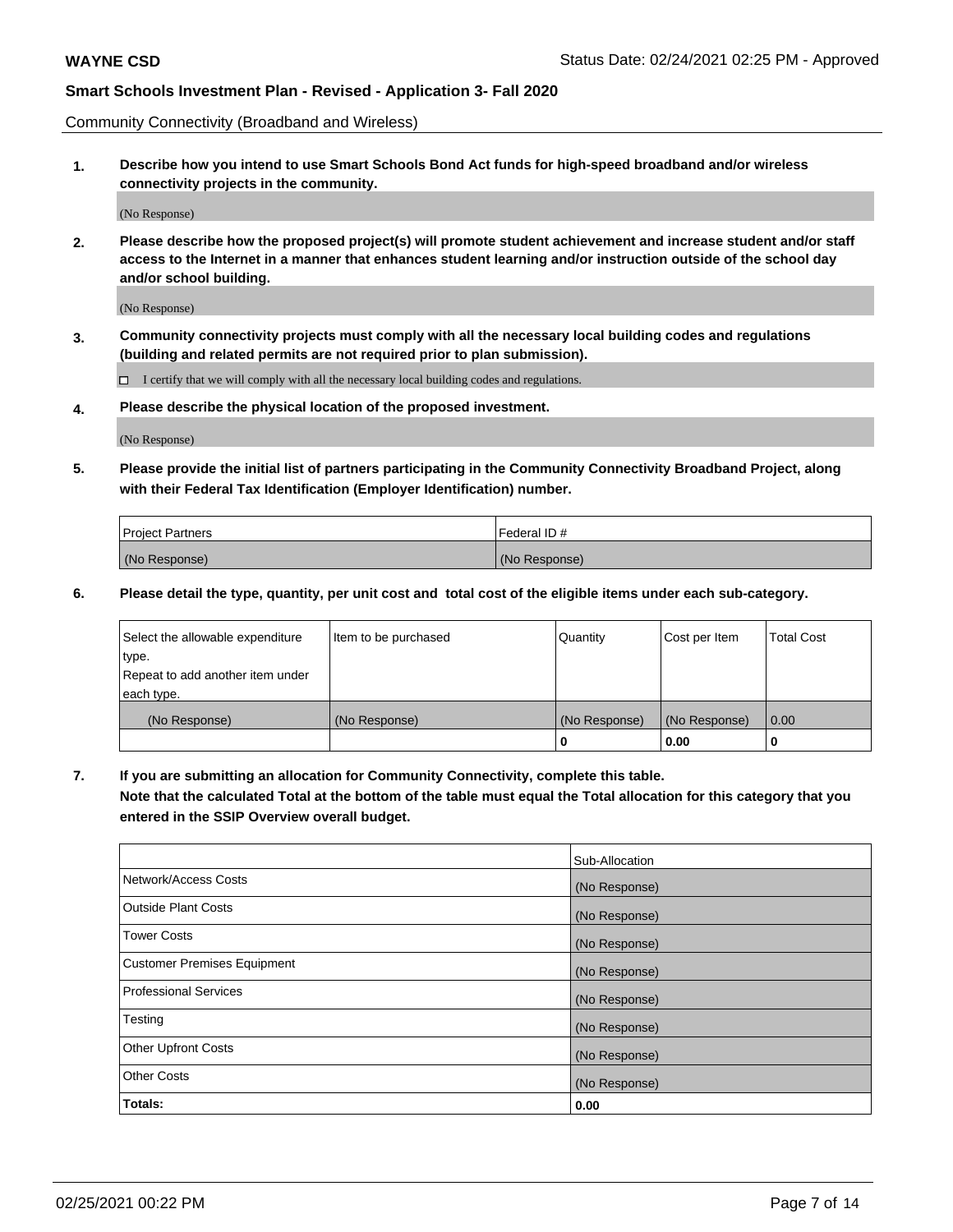#### Classroom Learning Technology

**1. In order for students and faculty to receive the maximum benefit from the technology made available under the Smart Schools Bond Act, their school buildings must possess sufficient connectivity infrastructure to ensure that devices can be used during the school day. Smart Schools Investment Plans must demonstrate that sufficient infrastructure that meets the Federal Communications Commission's 100 Mbps per 1,000 students standard currently exists in the buildings where new devices will be deployed, or is a planned use of a portion of Smart Schools Bond Act funds, or is under development through another funding source. Smart Schools Bond Act funds used for technology infrastructure or classroom technology investments must increase the number of school buildings that meet or exceed the minimum speed standard of 100 Mbps per 1,000 students and staff within 12 months. This standard may be met on either a contracted 24/7 firm service or a "burstable" capability. If the standard is met under the burstable criteria, it must be:**

**1. Specifically codified in a service contract with a provider, and**

**2. Guaranteed to be available to all students and devices as needed, particularly during periods of high demand, such as computer-based testing (CBT) periods.**

**Please describe how your district already meets or is planning to meet this standard within 12 months of plan submission.**

Wayne Central School District meets this standard with the following rationale: Student enrollment is 2,289currently. That equates to 228.9 Mbps as per the standard. We have 1,000 Mbps (1G) which exceeds the standard. Therefore we meet with criteria.

- **1a. If a district believes that it will be impossible to meet this standard within 12 months, it may apply for a waiver of this requirement, as described on the Smart Schools website. The waiver must be filed and approved by SED prior to submitting this survey.**
	- By checking this box, you are certifying that the school district has an approved waiver of this requirement on file with the New York State Education Department.
- **2. Connectivity Speed Calculator (Required). If the district currently meets the required speed, enter "Currently Met" in the last box: Expected Date When Required Speed Will be Met.**

|                  | l Number of<br><b>Students</b> | Required Speed<br>l in Mbps | Current Speed in Expected Speed<br><b>Mbps</b> | to be Attained  | Expected Date<br>When Required<br> Within 12 Months  Speed Will be Met |
|------------------|--------------------------------|-----------------------------|------------------------------------------------|-----------------|------------------------------------------------------------------------|
| Calculated Speed | 2.289                          | 228.90                      | 1000                                           | l (No Response) | currently met                                                          |

**3. If the district wishes to have students and staff access the Internet from wireless devices within the school building, or in close proximity to it, it must first ensure that it has a robust Wi-Fi network in place that has sufficient bandwidth to meet user demand.**

**Please describe how you have quantified this demand and how you plan to meet this demand.**

We currently have a 1:1 environment for both students and staff K-12. Our bandwidth is more than sufficient in providing wifi saturation for this environment.

**4. All New York State public school districts are required to complete and submit an Instructional Technology Plan survey to the New York State Education Department in compliance with Section 753 of the Education Law and per Part 100.12 of the Commissioner's Regulations.**

**Districts that include educational technology purchases as part of their Smart Schools Investment Plan must have a submitted and approved Instructional Technology Plan survey on file with the New York State Education Department.**

By checking this box, you are certifying that the school district has an approved Instructional Technology Plan survey on file with the New York State Education Department.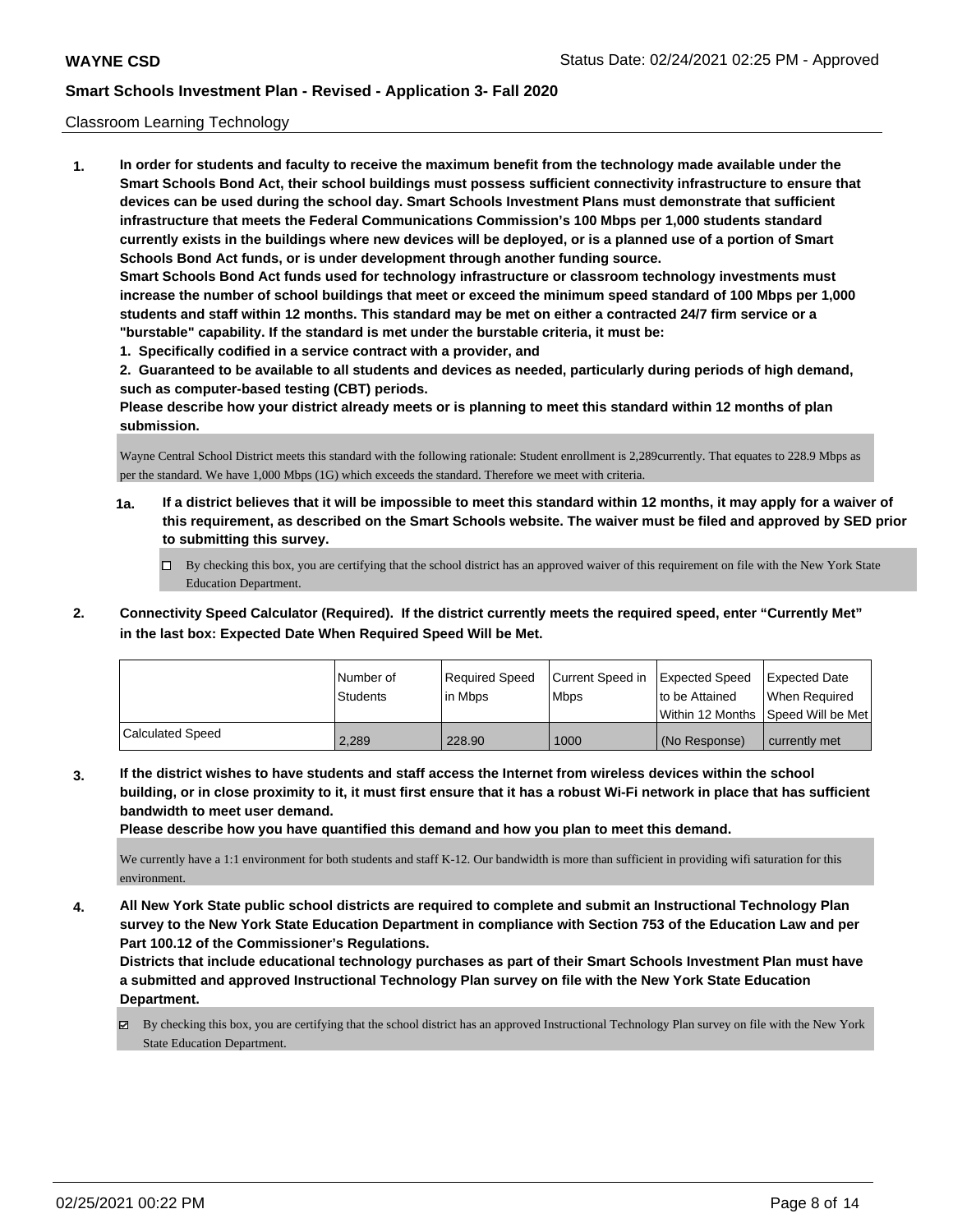#### Classroom Learning Technology

**5. Describe the devices you intend to purchase and their compatibility with existing or planned platforms or systems. Specifically address the adequacy of each facility's electrical, HVAC and other infrastructure necessary to install and support the operation of the planned technology.**

Wayne Central operates a modern data center with adequate electrical and HVAC in maintaining our investment. We plan to purchase Presentation Displays along with desktop computers to operate them. The displays and desktops are consistent with existing initiatives and operational environments. The presentation displays will be purchased to replace aging smart board systems and will be compatible with current systems as well as facilities.

- **6. Describe how the proposed technology purchases will:**
	- **> enhance differentiated instruction;**
	- **> expand student learning inside and outside the classroom;**
	- **> benefit students with disabilities and English language learners; and**
	- **> contribute to the reduction of other learning gaps that have been identified within the district.**

**The expectation is that districts will place a priority on addressing the needs of students who struggle to succeed in a rigorous curriculum. Responses in this section should specifically address this concern and align with the district's Instructional Technology Plan (in particular Question 2 of E. Curriculum and Instruction: "Does the district's instructional technology plan address the needs of students with disabilities to ensure equitable access to instruction, materials and assessments?" and Question 3 of the same section: "Does the district's instructional technology plan address the provision of assistive technology specifically for students with disabilities to ensure access to and participation in the general curriculum?")**

**In addition, describe how the district ensures equitable access to instruction, materials and assessments and participation in the general curriculum for both SWD and English Language Learners/Multilingual Learners (ELL/MLL) students.**

Purchasing updated presentation systems for classrooms will further enhance our strategic plan initiatives that include a technology scope and sequence to support instruction and alignment of our curriculum. Purchasing additional iPad and chromebooks will help us to continue to provide 1:1 devices for our students. This helps to accommodate new enrollments and replacement needs.

Teachers at Wayne CSD are utilizing many instructional applications, devices, and remote learning tools. All of these resources increase the ability for students and teachers to communicate, collaborate and develop and build upon ideas and problem solving. The adaptive nature of this type of presentation tool along with the students 1:1 device allows for differentiated instruction and strategies that benefit students with disabilities and English language learners to help them be successful in their learning outcomes.

The updated presentation systems and continued availability of 1:1 devices will enhance this environment and assist further in the ability to reach students within the classroom as well as those who are learning remotely from home. The updated systems include applications to better facilitate universal design for learning to help students with disabilities and English language learners to better succeed. For example, students have the ability to see their work displayed prominently in front of the classroom. With the smart board software included with the presentations systems, students can receive real time help sounding out words, connecting pieces of words, and better understanding of prefixes, suffixes, and punctuation. The use of these presentation systems will increase overall student productivity and awareness of a particular instructional content. Additionally, the development of phonetic cognition is accelerated by interactive technology.

Another way the Smart Boards will help us to further bridge the gap for struggling students, children with disabilities, and English language learners is with the new features included in the updated version. For instance, smart network that has spell check allowing students to engage in meaningful trial and error. Or, students with disabilities who may normally struggle in the regular classroom setting without a smart board ar now able to integrate their creativity in a hands-on way, using the drag function to alter and refashion text and sentences. Smart Boards can also display video clips of recorded previous lessons including teacher and student work to further understanding. For example re-demonstrating a math or grammar problem, or focus attention on a process or sequence within a lesson. These are all specific ways in which we have found beneficial with the few boards we currently have. Being able to outfit more classrooms with the new smart boards will help us to further bridge the learning gap for our all of our students.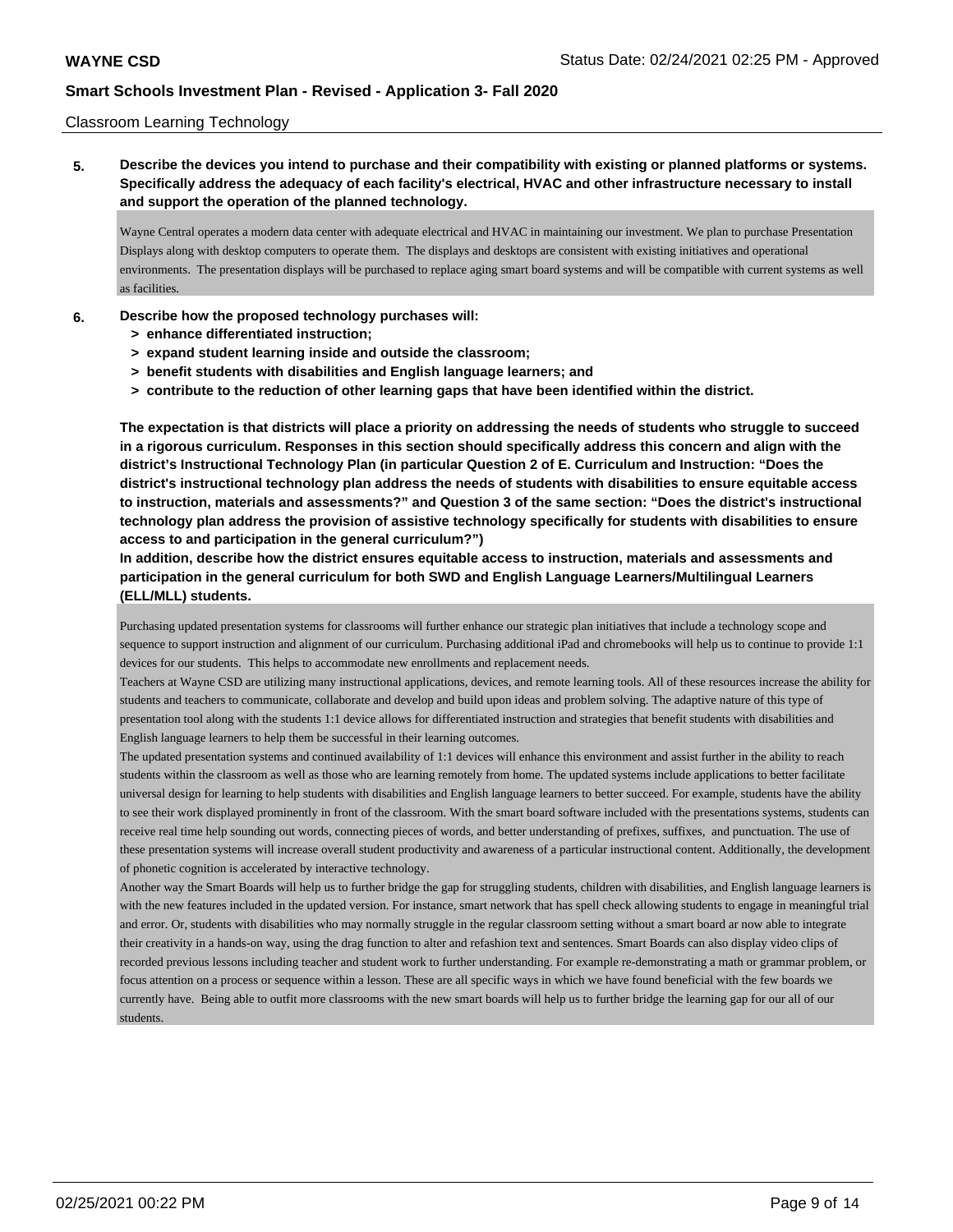#### Classroom Learning Technology

## **7. Where appropriate, describe how the proposed technology purchases will enhance ongoing communication with parents and other stakeholders and help the district facilitate technology-based regional partnerships, including distance learning and other efforts.**

Sufficiently and equitably equipped classrooms that include updated presentation systems will better enhance both the in class and remote learning experience. Communication becomes streamlined and effortless when teachers are able to utilize their presentation desktop as the remote learning presentation vehicle. Everything that is on the smart board screen in the classroom is also seen on the student' chromebooks who are remoting into class from home. The teacher has the ability to utilize all of the tools available with the smart board to better facilitate the lesson. This same technology is also used when communicating with parents and the community through Google Meet or Zoom meetings. We use this for parent teacher conferences, parent meetings from the district and specific schools, as well as committee meetings where community stakeholders are participants and members of the district and building level committees. We also use this technology to stream board of education meetings and special informational meetings from the district to the community.

### **8. Describe the district's plan to provide professional development to ensure that administrators, teachers and staff can employ the technology purchased to enhance instruction successfully.**

**Note: This response should be aligned and expanded upon in accordance with your district's response to Question 1 of F. Professional Development of your Instructional Technology Plan: "Please provide a summary of professional development offered to teachers and staff, for the time period covered by this plan, to support technology to enhance teaching and learning. Please include topics, audience and method of delivery within your summary."**

Teachers have the opportunity to participate in various levels and formats of training that will support their instruction through face to face or virtual Google meet or zoom sessions. Topics include best practices for remote teaching and learning, Google apps for education, online content and resource applications, smart notebook, Schoology, and school tool (our student information system). We currently have teachers on special assignment that provide coaching and embedded classroom modeling and guidance in the use of Google apps for education tools and online content that tie in with our instructional strategy tools of differentiated instruction and blended learning modes of instruction. The Professional Development Team, the Strategic Planning Committee and the Technology Committee work hand in hand throughout the year in coordinating professional develop opportunities for our staff.

- **9. Districts must contact one of the SUNY/CUNY teacher preparation programs listed on the document on the left side of the page that supplies the largest number of the district's new teachers to request advice on innovative uses and best practices at the intersection of pedagogy and educational technology.**
	- By checking this box, you certify that you have contacted the SUNY/CUNY teacher preparation program that supplies the largest number of your new teachers to request advice on these issues.
	- **9a. Please enter the name of the SUNY or CUNY Institution that you contacted.**

SUNY Geneseo

**9b. Enter the primary Institution phone number.**

585-245-5000

**9c. Enter the name of the contact person with whom you consulted and/or will be collaborating with on innovative uses of technology and best practices.**

Dr. Anjoo Sikka

**10. To ensure the sustainability of technology purchases made with Smart Schools funds, districts must demonstrate a long-term plan to maintain and replace technology purchases supported by Smart Schools Bond Act funds. This sustainability plan shall demonstrate a district's capacity to support recurring costs of use that are ineligible for Smart Schools Bond Act funding such as device maintenance, technical support, Internet and wireless fees, maintenance of hotspots, staff professional development, building maintenance and the replacement of incidental items. Further, such a sustainability plan shall include a long-term plan for the replacement of purchased devices and equipment at the end of their useful life with other funding sources.**

By checking this box, you certify that the district has a sustainability plan as described above.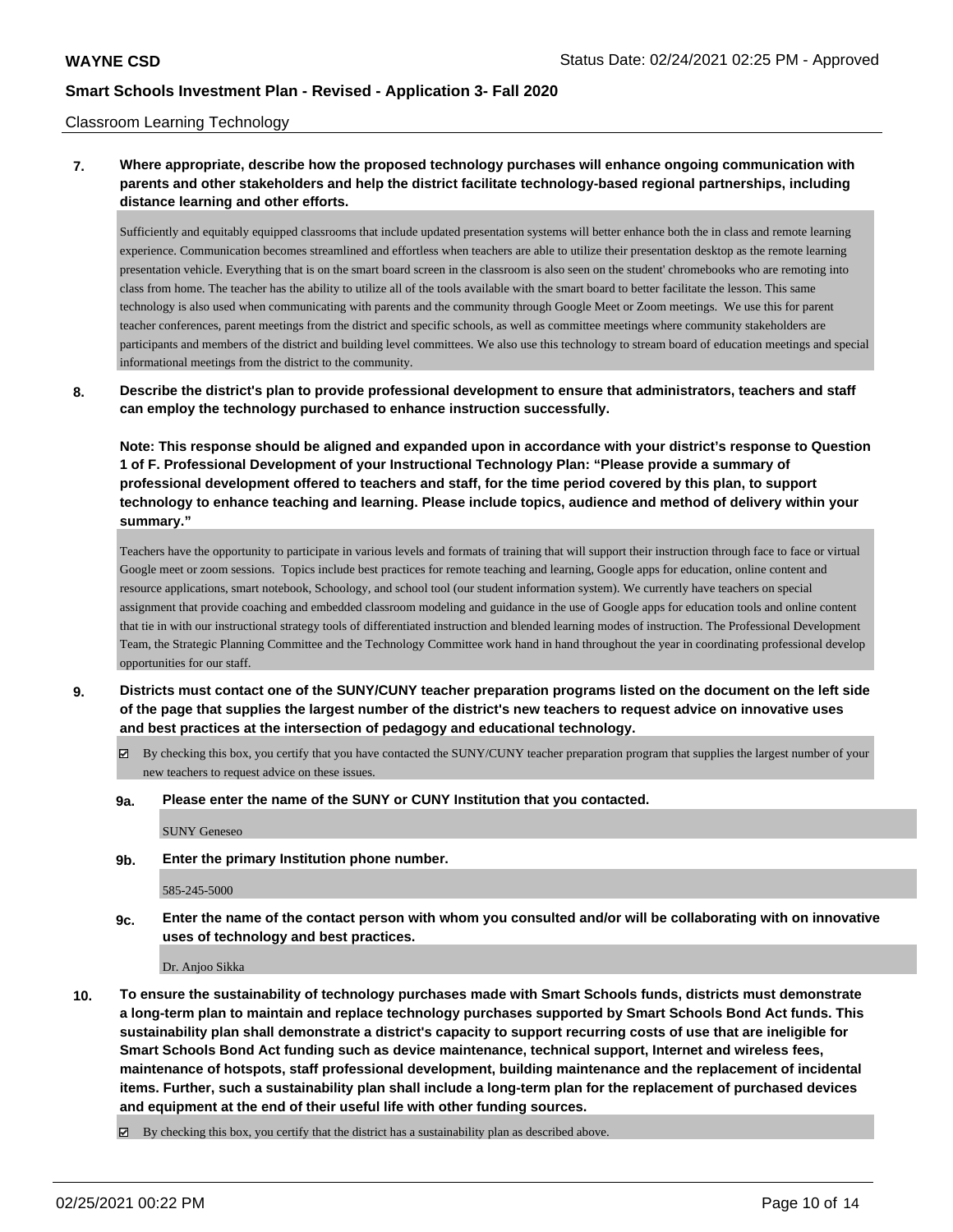#### Classroom Learning Technology

**11. Districts must ensure that devices purchased with Smart Schools Bond funds will be distributed, prepared for use, maintained and supported appropriately. Districts must maintain detailed device inventories in accordance with generally accepted accounting principles.**

By checking this box, you certify that the district has a distribution and inventory management plan and system in place.

**12. Please detail the type, quantity, per unit cost and total cost of the eligible items under each sub-category.**

| Select the allowable expenditure | Item to be Purchased                                                                | Quantity | Cost per Item | <b>Total Cost</b> |
|----------------------------------|-------------------------------------------------------------------------------------|----------|---------------|-------------------|
| type.                            |                                                                                     |          |               |                   |
| Repeat to add another item under |                                                                                     |          |               |                   |
| each type.                       |                                                                                     |          |               |                   |
| Interactive Whiteboards          | <b>SMART Board 7075R interactive</b><br>display with iQ and SMART Learning<br>Suite | 41       | 5.499.00      | 225,459.00        |
| Interactive Whiteboards          | X-Large Fusion Micro-Adjustable Fixed   41<br><b>Wall Display Mount</b>             |          | 266.00        | 10.906.00         |
| <b>Laptop Computers</b>          | chromebooks                                                                         | 200      | 300.00        | 60.000.00         |
| <b>Tablet Computers</b>          | ipads                                                                               | 100      | 294.00        | 29,400.00         |
|                                  |                                                                                     | 382      | 6,359.00      | 325,765           |

### **13. Final 2014-15 BEDS Enrollment to calculate Nonpublic Sharing Requirement (no changes allowed.)**

|            | <b>Public Enrollment</b> | Nonpublic Enrollment | <b>Total Enrollment</b> | Nonpublic<br>Percentage |
|------------|--------------------------|----------------------|-------------------------|-------------------------|
| Enrollment | 2,289                    |                      | 2.289.00                | 0.00                    |

### **14. If you are submitting an allocation for Classroom Learning Technology complete this table.**

|                          | Public School Sub-Allocation | <b>Estimated Nonpublic Loan</b><br>Amount<br>(Based on Percentage Above) | <b>Estimated Total Public and</b><br>Nonpublic Sub-Allocation |
|--------------------------|------------------------------|--------------------------------------------------------------------------|---------------------------------------------------------------|
| Interactive Whiteboards  | 236,365.00                   | 0.00                                                                     | 236,365.00                                                    |
| <b>Computer Servers</b>  | (No Response)                | 0.00                                                                     | 0.00                                                          |
| <b>Desktop Computers</b> | (No Response)                | 0.00                                                                     | 0.00                                                          |
| <b>Laptop Computers</b>  | 60,000.00                    | 0.00                                                                     | 60,000.00                                                     |
| <b>Tablet Computers</b>  | 29,400.00                    | 0.00                                                                     | 29,400.00                                                     |
| <b>Other Costs</b>       | (No Response)                | 0.00                                                                     | 0.00                                                          |
| Totals:                  | 325,765.00                   | 0                                                                        | 325,765                                                       |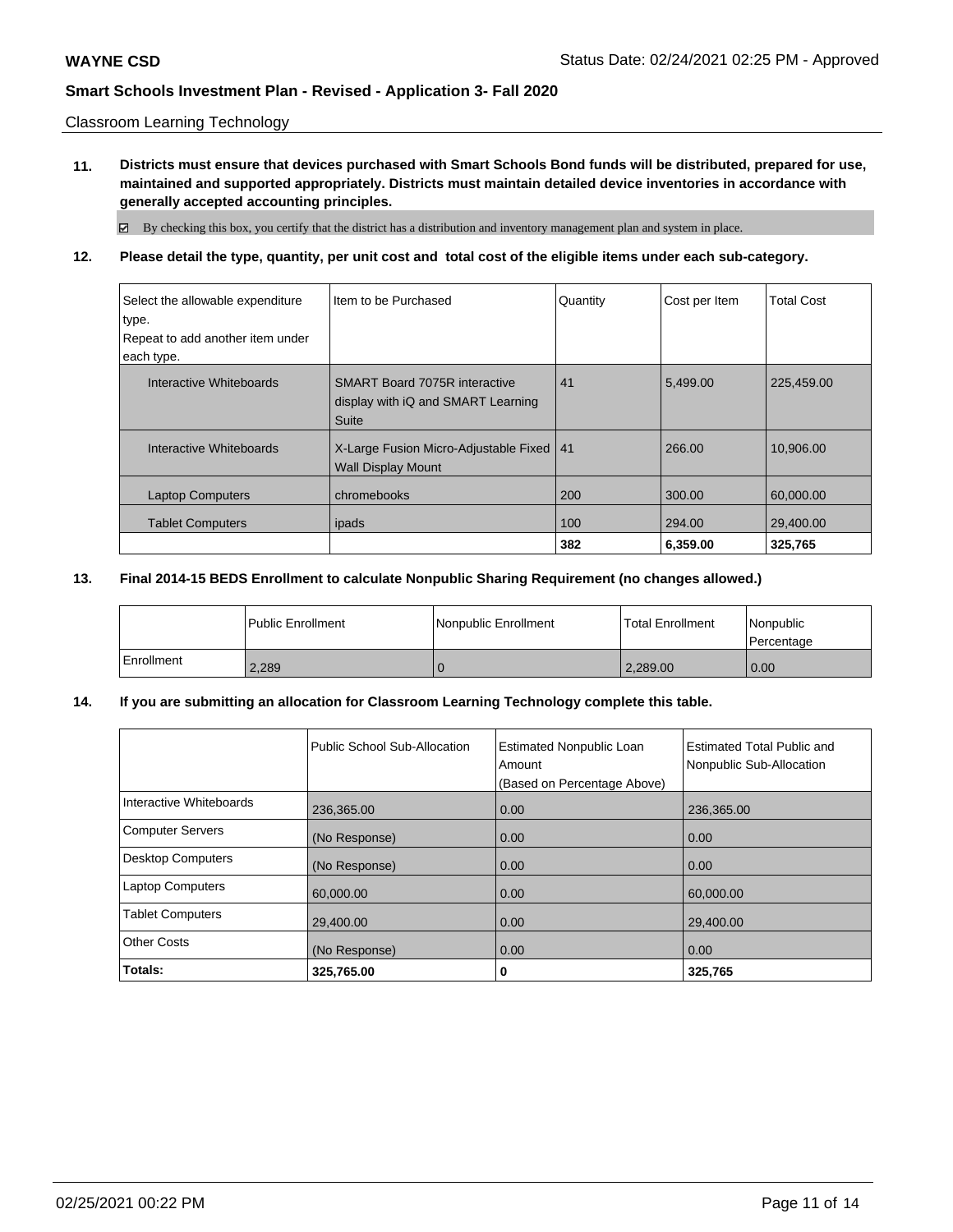#### Pre-Kindergarten Classrooms

**1. Provide information regarding how and where the district is currently serving pre-kindergarten students and justify the need for additional space with enrollment projections over 3 years.**

(No Response)

- **2. Describe the district's plan to construct, enhance or modernize education facilities to accommodate prekindergarten programs. Such plans must include:**
	- **Specific descriptions of what the district intends to do to each space;**
	- **An affirmation that new pre-kindergarten classrooms will contain a minimum of 900 square feet per classroom;**
	- **The number of classrooms involved;**
	- **The approximate construction costs per classroom; and**
	- **Confirmation that the space is district-owned or has a long-term lease that exceeds the probable useful life of the improvements.**

(No Response)

**3. Smart Schools Bond Act funds may only be used for capital construction costs. Describe the type and amount of additional funds that will be required to support ineligible ongoing costs (e.g. instruction, supplies) associated with any additional pre-kindergarten classrooms that the district plans to add.**

(No Response)

**4. All plans and specifications for the erection, repair, enlargement or remodeling of school buildings in any public school district in the State must be reviewed and approved by the Commissioner. Districts that plan capital projects using their Smart Schools Bond Act funds will undergo a Preliminary Review Process by the Office of Facilities Planning.**

**Please indicate on a separate row each project number given to you by the Office of Facilities Planning.**

| Project Number |  |
|----------------|--|
| (No Response)  |  |
|                |  |

**5. Please detail the type, quantity, per unit cost and total cost of the eligible items under each sub-category.**

| Select the allowable expenditure | Item to be purchased | Quantity      | Cost per Item | <b>Total Cost</b> |
|----------------------------------|----------------------|---------------|---------------|-------------------|
| type.                            |                      |               |               |                   |
| Repeat to add another item under |                      |               |               |                   |
| each type.                       |                      |               |               |                   |
| (No Response)                    | (No Response)        | (No Response) | (No Response) | 0.00              |
|                                  |                      | υ             | 0.00          |                   |

**6. If you have made an allocation for Pre-Kindergarten Classrooms, complete this table. Note that the calculated Total at the bottom of the table must equal the Total allocation for this category that you entered in the SSIP Overview overall budget.**

|                                          | Sub-Allocation |
|------------------------------------------|----------------|
| Construct Pre-K Classrooms               | (No Response)  |
| Enhance/Modernize Educational Facilities | (No Response)  |
| <b>Other Costs</b>                       | (No Response)  |
| Totals:                                  | 0.00           |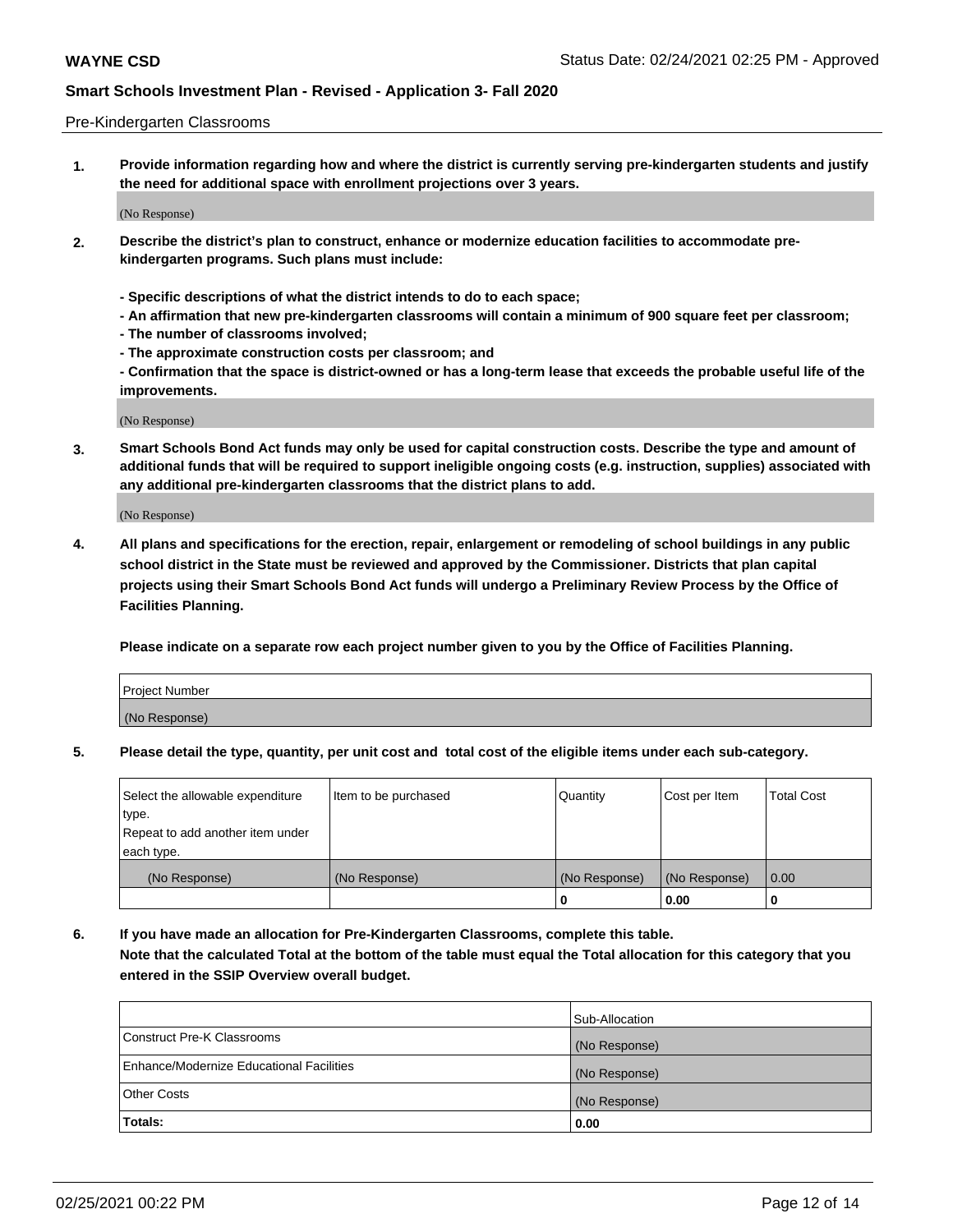Replace Transportable Classrooms

**1. Describe the district's plan to construct, enhance or modernize education facilities to provide high-quality instructional space by replacing transportable classrooms.**

(No Response)

**2. All plans and specifications for the erection, repair, enlargement or remodeling of school buildings in any public school district in the State must be reviewed and approved by the Commissioner. Districts that plan capital projects using their Smart Schools Bond Act funds will undergo a Preliminary Review Process by the Office of Facilities Planning.**

**Please indicate on a separate row each project number given to you by the Office of Facilities Planning.**

| Project Number |  |
|----------------|--|
|                |  |
|                |  |
|                |  |
|                |  |
| (No Response)  |  |
|                |  |
|                |  |
|                |  |

**3. For large projects that seek to blend Smart Schools Bond Act dollars with other funds, please note that Smart Schools Bond Act funds can be allocated on a pro rata basis depending on the number of new classrooms built that directly replace transportable classroom units.**

**If a district seeks to blend Smart Schools Bond Act dollars with other funds describe below what other funds are being used and what portion of the money will be Smart Schools Bond Act funds.**

(No Response)

**4. Please detail the type, quantity, per unit cost and total cost of the eligible items under each sub-category.**

| Select the allowable expenditure | Item to be purchased | Quantity      | Cost per Item | Total Cost |
|----------------------------------|----------------------|---------------|---------------|------------|
| ∣type.                           |                      |               |               |            |
| Repeat to add another item under |                      |               |               |            |
| each type.                       |                      |               |               |            |
| (No Response)                    | (No Response)        | (No Response) | (No Response) | 0.00       |
|                                  |                      | u             | 0.00          |            |

**5. If you have made an allocation for Replace Transportable Classrooms, complete this table. Note that the calculated Total at the bottom of the table must equal the Total allocation for this category that you entered in the SSIP Overview overall budget.**

|                                                | Sub-Allocation |
|------------------------------------------------|----------------|
| Construct New Instructional Space              | (No Response)  |
| Enhance/Modernize Existing Instructional Space | (No Response)  |
| Other Costs                                    | (No Response)  |
| Totals:                                        | 0.00           |